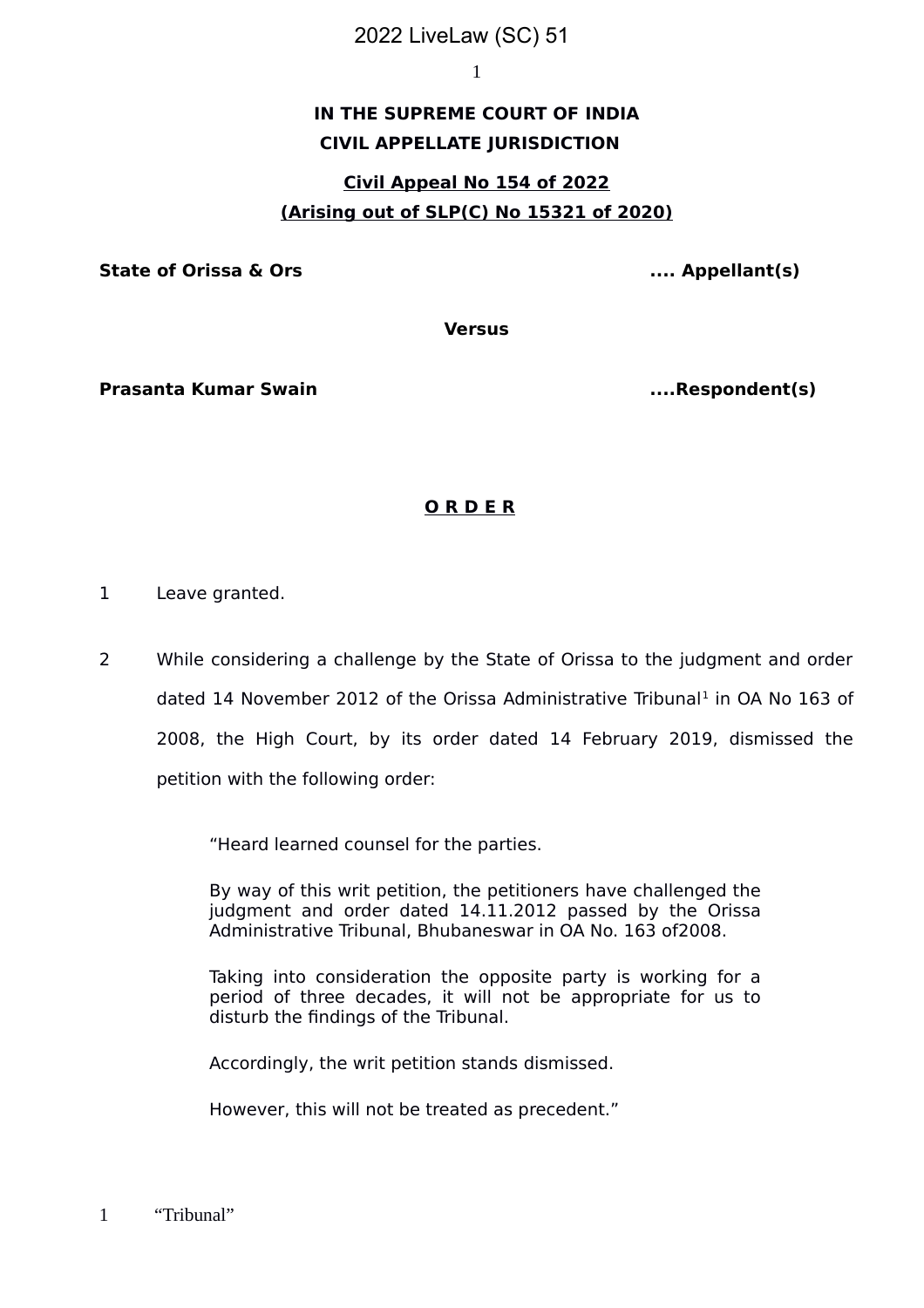2

- 3 Ex facie, there has been no application of mind by the High Court to the grounds of challenge or to the submissions. In fact, the concluding line of the order of the High Court indicates that the decision will not be treated as a precedent. This was an inappropriate manner of disposing of a substantive petition under Article 226 of the Constitution since the High Court is duty bound to apply its mind to whether the judgment of the Tribunal is sustainable on facts and law.
- 4 In the above background, we are constrained to set aside the judgment of the High Court and remit the proceedings back for a fresh decision. Accordingly, the impugned order dated 14 February 2019 is set aside and Writ Petition (C) No 6658 of 2014 is restored to the file of the High Court of Orissa for fresh disposal.
- 5 However, having regard to the fact that the proceedings before the Tribunal were instituted in 2008, we request the High Court to endeavour an expeditious disposal, preferably within a period of three months from the date of receipt of a certified copy of this order.
- 6 The appeal is accordingly disposed of.
- 7 Pending application, if any, stands disposed of.

 **…………...…...….......………………........J. [Dr Dhananjaya Y Chandrachud]**

**…..…..…....…........……………….…........J. [A S Bopanna]**

**New Delhi; January 05, 2022 -S-**